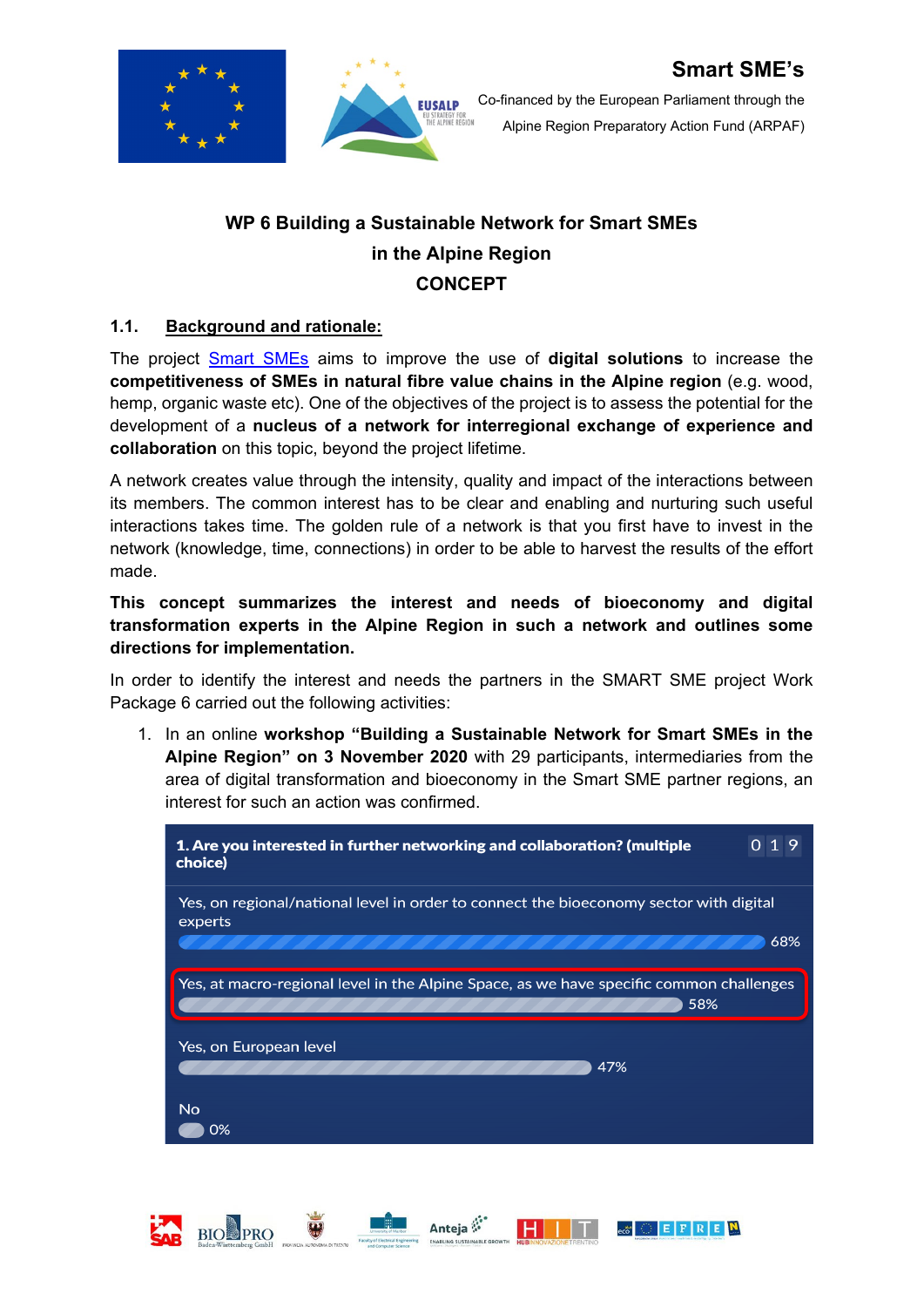- 2. As a next step, several open **online interviews** were held in March 2021 with key stakeholders in the SMART SME partner regions and the EUSALP Action Group 2 (*To increase the economic potential of strategic sectors*), such as the Smart SME lead partner, the coordinators of the EUSALP AG2 subgroups for bio-economy and for digital industry and the EUSALP AG2 coordinators in order to exchange on the idea of a network, its feasibility and possible embedding into the planned EUSALP actions.
- 3. Based on the input received and suggested options a questionnaire was set up and embedded in an **online survey**, using the EUSurvey tool. The link to the survey was sent out on 31 March 2021 with the support of the project partners to relevant stakeholders in their regions or country for feedback collection. The persons targeted were "facilitators", working at the interface between companies in natural fibre value chains (wood, maize, hemp etc.) and digital technology providers, i.e., experts supporting companies in innovation, technology transfer and digital transformation, such as cluster managers, Digital Innovation Hub managers, managers of Strategic Research and Innovation Partnerships etc. who are in direct contact with companies. The survey stayed open until the 16 April. There were 44 contributions received.



4. Finally, those survey respondents, who indicated to be willing to take a (thematic) lead role in the network were invited to an online workshop on 7 May 2021, in order to discuss their specific ideas and concrete next steps.

On the basis of the feedback provided in all these activities, the following interest and need for a network in the Alpine region dedicated to supporting smart SMEs in the bio-based economy crystallises out:

### **1.2. Whom should be the network serving?**

In order to reach out to as many triple-helix (business, science, policy) actors, the network should address mainly **intermediaries in the bioeconomy and digital fields**. As intermediaries we understand actors working at the **interface of companies in natural fibre value chains (wood, maize, hemp etc.) and digital technology providers**, i.e. experts supporting companies in innovation, technology transfer and digital transformation; such as representatives of business support organisations and innovation agencies, cluster managers, Digital Innovation Hub managers, managers of Strategic Research and Innovation Partnerships etc. who are in direct contact to companies, know the sector, competencies and needs. They can act as hubs for interregional collaboration connecting companies and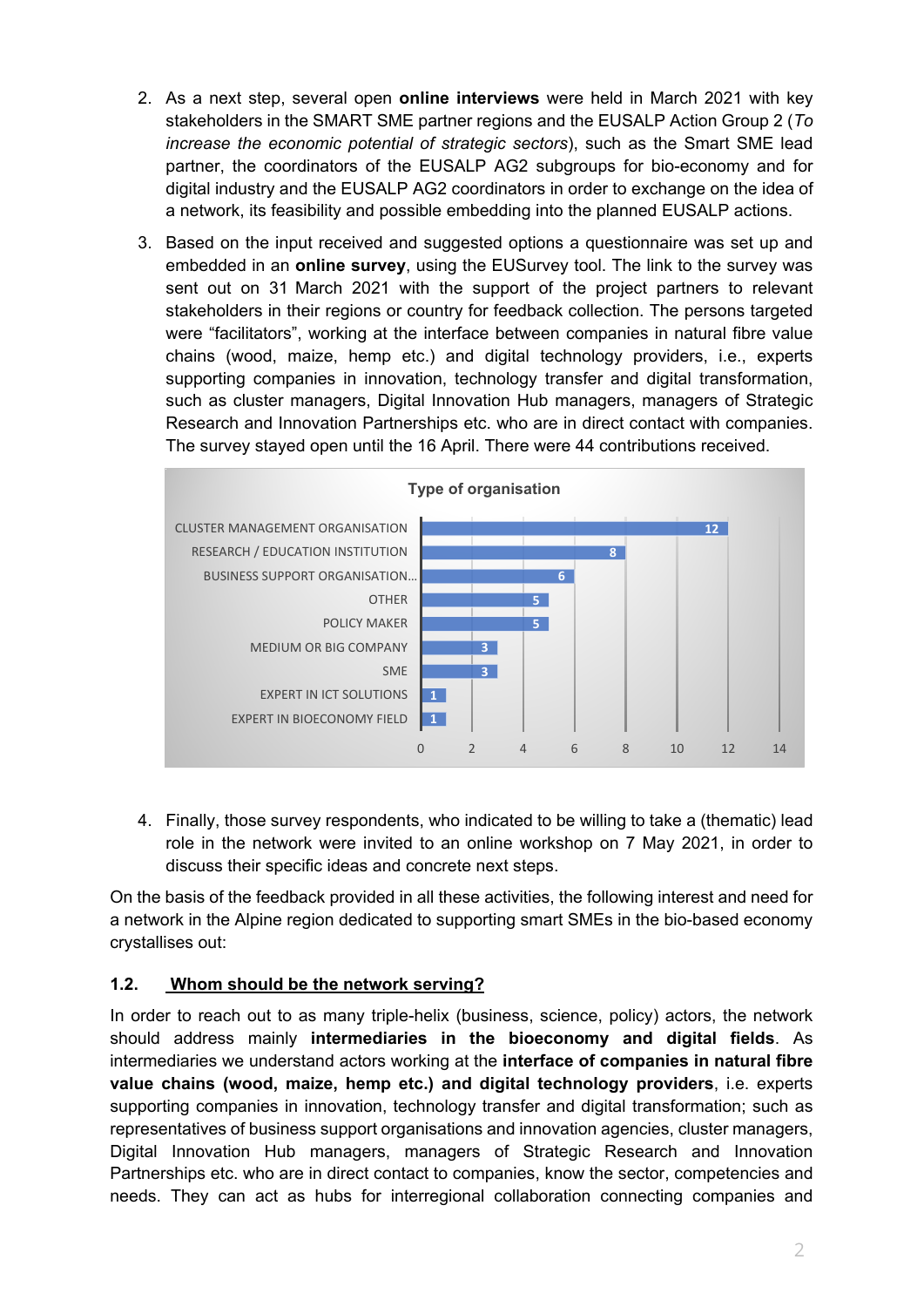researches across regions – matching the main interest in connecting with companies, experts in the bioeconomy field and business support organisations/cluster managers, as indicated in the online survey.

Last but not least these actors usually also work in close collaboration with public authorities and can facilitate dialogue between the business and science community and regional or national policy makers.

Building on the main target group of intermediaries the network should also be open and useful to triple-helix actors i.e., interested companies, policy makers and research & education institutions.

#### **1.3. What kind of a network could it be?**

Based on desk research, interview and the workshop on 3 November 2020 we derived the following types of networks:

- **Informal (loose) network**, e.g. a LinkedIn group to share information
- **Temporary networks to run specific projects**. A "nucleus" of such a project based network could be the well-integrated Alpine Space community established over the last years in many projects (e.g. in the field of bioeconomy in [AlpLinkBioEco,](https://www.alpine-space.eu/projects/alplinkbioeco/en/home) [AlpBioEco,](https://www.alpine-space.eu/projects/alpbioeco/en/home) etc.)
- **Think-tank** type strategic network, without formal membership but regular meetings to discuss strategic topics also beyond individual projects
- **Formal network** with membership, rules of conduct, a designated moderator, etc.

Already in the workshop "Building a Sustainable Network for Smart SMEs in the Alpine Region" on 3 November 2020, a majority of 67 % answered an interest in **joint project development**, followed by 56% interest in sharing good practices.



Also from the responses to the survey (multiple choices allowed) we see that the preference goes for the creation of a temporary network specifically designed to enable the set-up, development and implementation of specific projects and a "think tank"-like network with a more strategic scope.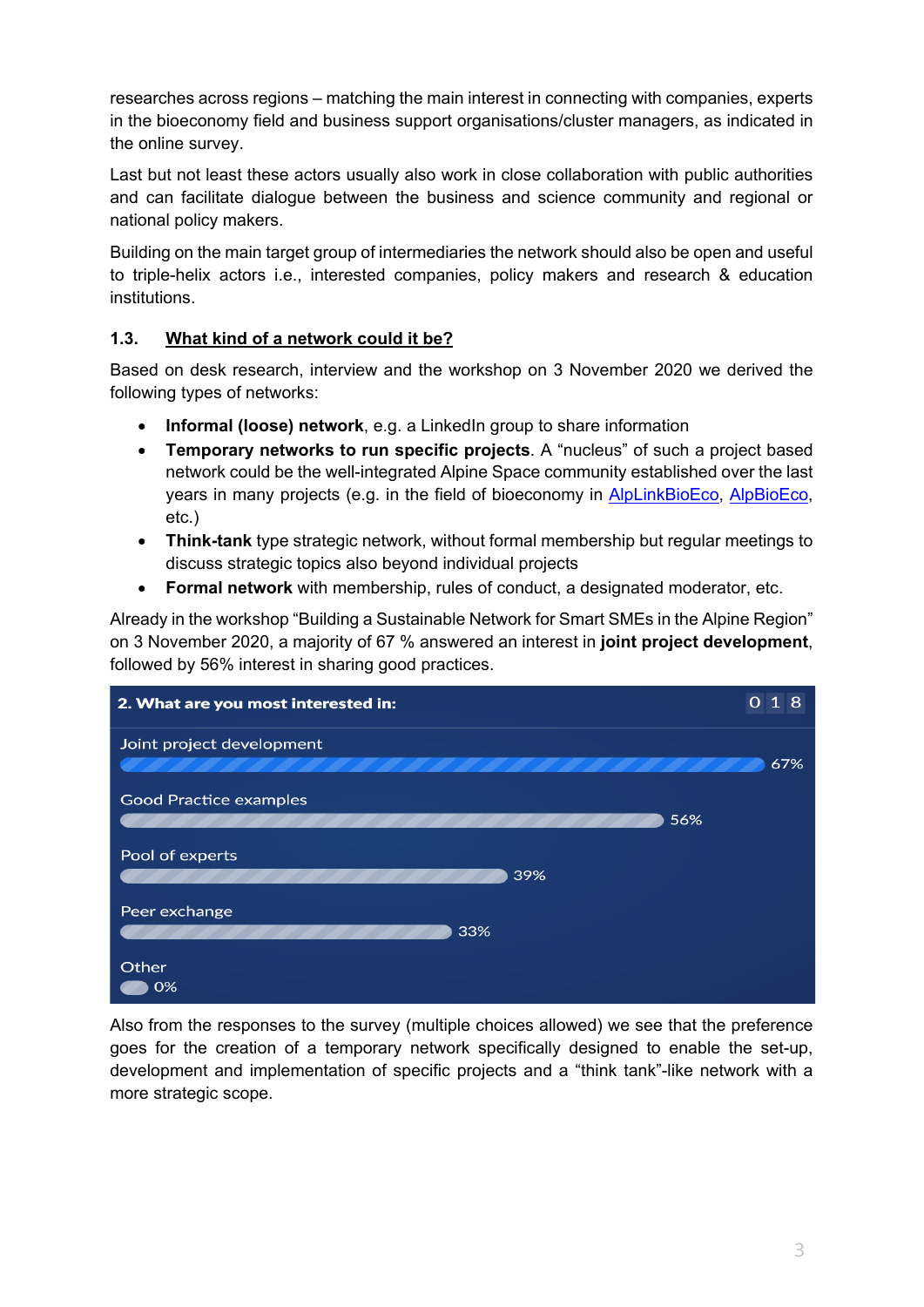

From the interviews we learned that a "nucleus" of a network of actors in the field of bioeconomy (and digital solutions) cooperating in projects on a temporary basis actually already exists in Interreg projects such as AlpLinkBioEco, etc. The core partners of these projects could take the lead in developing further project ideas and enlarge the group of participants.

We also evaluated the opportunity to **link to existing networks:**

- a. on **European level**, such as: such as [EREK,](https://resourceefficient.eu/en) [ECCP,](https://www.clustercollaboration.eu/) [The European Bioeconomy](https://eubionet.eu/)  [Network,](https://eubionet.eu/) [S3Platform on Agri-Food,](https://s3platform.jrc.ec.europa.eu/agri-food) [DIHNET.EU,](https://dihnet.eu/) [EIT Digital,](https://www.eitdigital.eu/) [EuropaBio](https://www.europabio.org/) and [European](https://enrd.ec.europa.eu/)  [Network for Rural Development.](https://enrd.ec.europa.eu/) However, none of these networks was chosen in the survey to offer the right framework to respond to the needs expressed by the Smart SMEs stakeholders.
- b. in the **Alpine region**, namely the [EUSALP Action Group 2 subgroups for Bioeconomy](https://www.alpine-region.eu/action-group-2)  [or for Digital Industry.](https://www.alpine-region.eu/action-group-2) We note that out of the 44 survey respondents, 4 explicitly suggested to team up with these EUSALP AG2 subgroups. In the interviews with the subgroup coordinators, we discussed the possibilities for involving a broader network of bioeconomy and digitalisation experts/intermediaries: In both cases, the coordinators suggest not to enlarge the subgroups but make use of them in terms of "momentary stations for dialogue" with practitioners when concrete project ideas/themes relevant for them are on the agenda.

From this information we derive suggestions for the possible implementation of the envisaged network (see point 1.5.).

#### **1.4. Possible objectives of the network**

Before structuring the objectives of the new network, we look into the feedback collected in regard to the interest of the stakeholders in participating in the network.

The **main five areas of interest** indicated by the participants in the survey are joint project development, sharing good practice examples, identification of companies' needs in the region, interaction with/learning from experts and matchmaking activities between bioeconomy companies and digital/technology solution providers: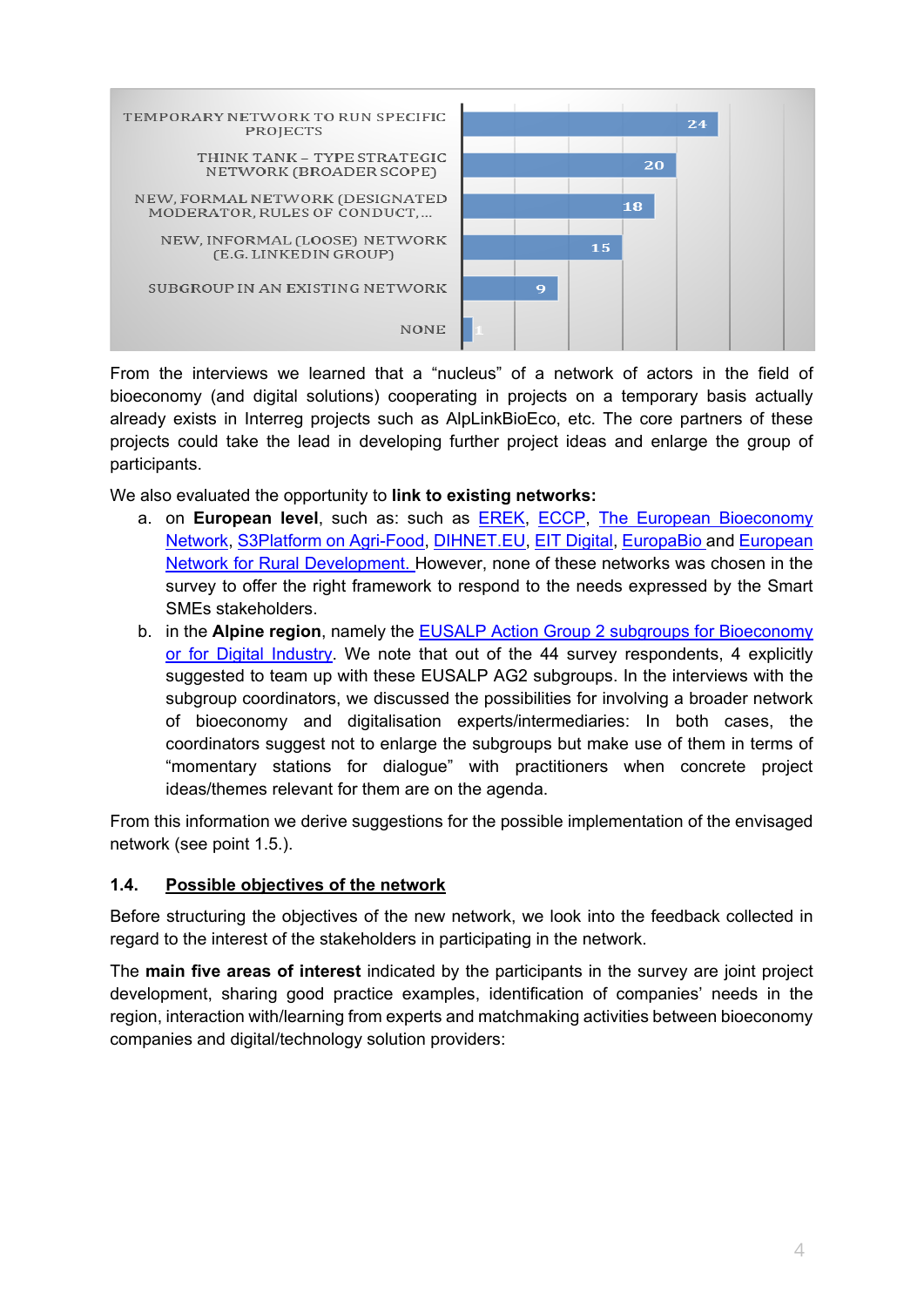# **What is your interest in taking part in such a network?**

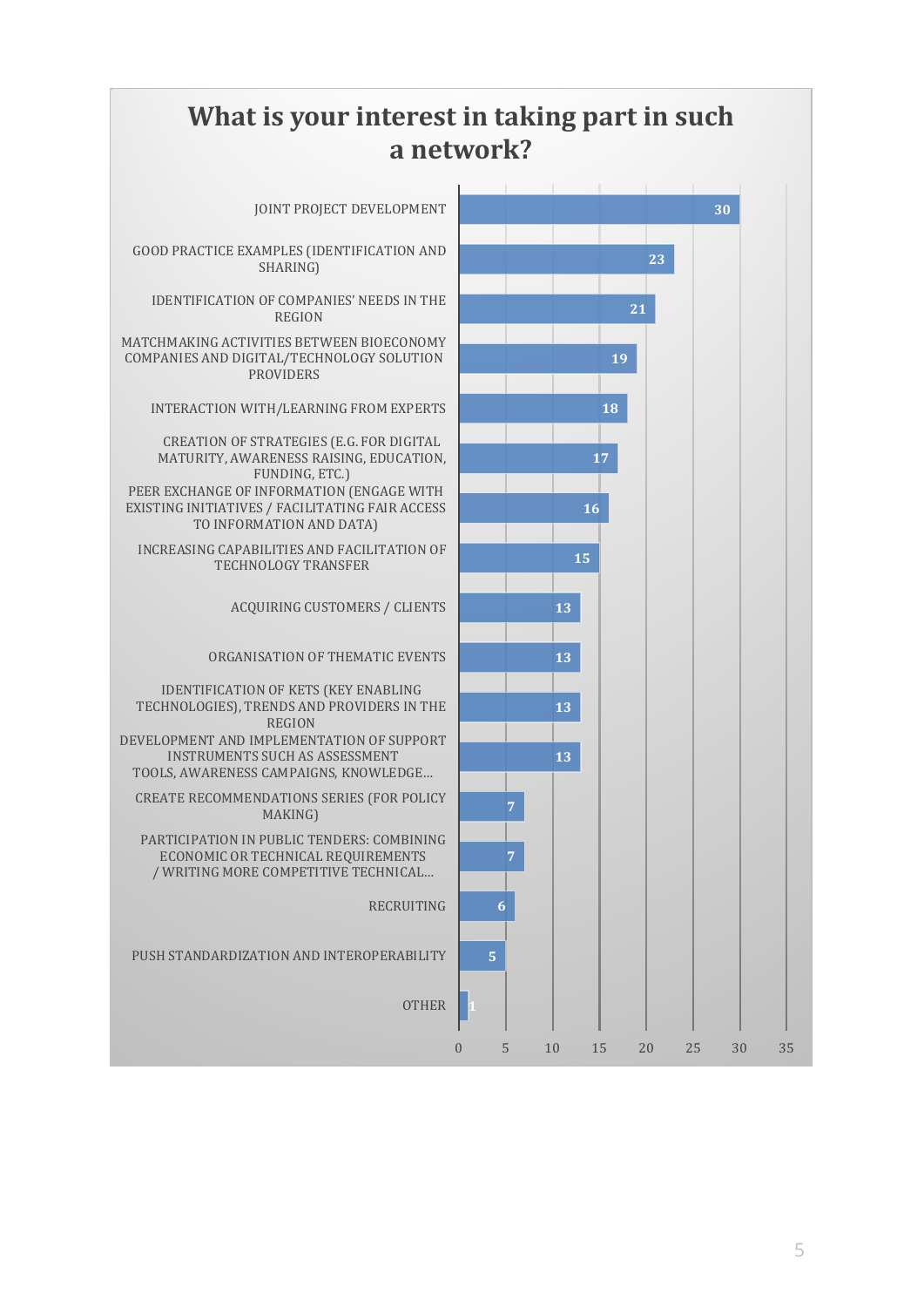The **main topics that should be addressed** via the network have a clear focus on creating value for companies: development of smart value chains, identify and develop business opportunities in circular economy, etc.



From the feedback received in the workshop on 3 November 2020, the interviews and the survey we derive following **possible strategic objectives:**

- Securing the strategic regional development/growth in circular bioeconomy making use of digital transformation by focusing on the identification of the companies' needs, on the identification of KETS and on the strengthening of the regional smart value chains.
- Transforming the network into a recognized community, strengthening on long term the trust between the regional stakeholders and their sense of belonging by contributing to the design of a framework supporting collaboration in a fast and uncomplicated manner.
- Contribute to the development of cross-regional funding for projects for the benefit of SME, such as aligned or even joint calls (currently tested in the Alpine Space project ARDIA-Net)

#### **and possible operational objectives focussing on developing value chains in circular bioeconomy:**

- Facilitation of matchmaking and exchange of good practices
- Initiation of joint project development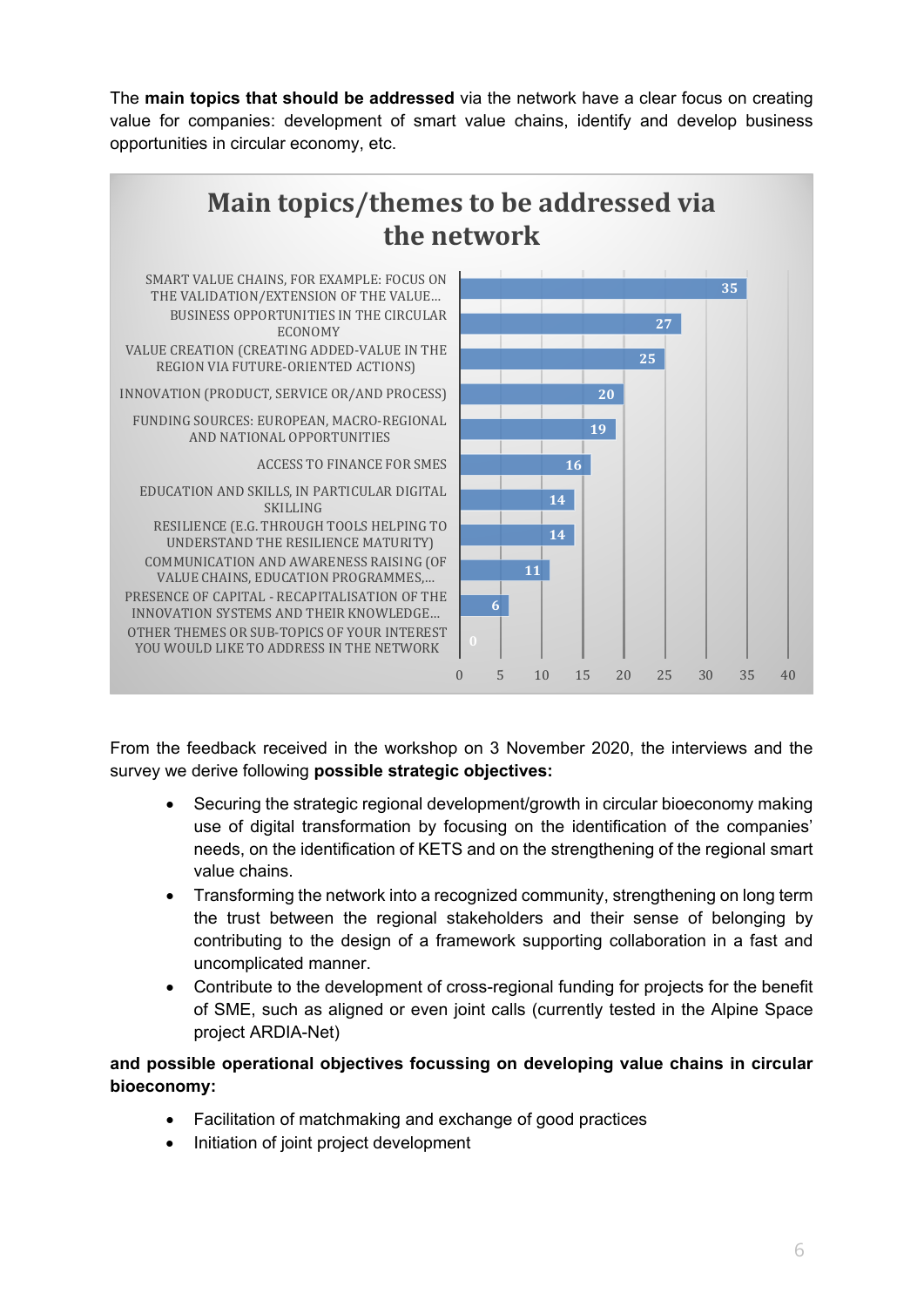#### **1.5. First actions for implementation**

Based on the learnings from the dialogue with bioeconomy and digitalisation experts in the Smart SME Work Package 6 activities, we see two main directions for further action:

#### **1.5.1 Connect people**

The project helped identifying relevant actors in the Alpine region, raised interest and enabled first contacts. Let's use this mobilisation.

As a first step towards a network for interregional exchange of experience and collaboration of bioeconomy and digitalisation experts in the Alpine Region beyond the project lifetime, we should make use of the interest of relevant stakeholders raised and identified in the workshop, interviews and the survey with the help of the project Smart SME. In total, 44 persons participating in these activities agreed to share contact details for further networking opportunities (see annexes).

For the start, a simple database (e.g. excel file) should be created with the information of the respondents who offered their consent to be contacted.

A networking support tool could be selected from a large variety of tools available to be used as a space to structure and share information in form of links, documents, or to easily organise meetings.

For communication purposes and for enhancing the visibility of the network (also to enlarge it), the creation of a LinkedIn group could also be envisaged. However, this depends on the resources available to moderate this group and the agreed objectives among the members.

#### **1.5.2 Synergies with existing initiatives and projects**

The project showed a broad range of existing initiatives and projects. However not all actors are aware of them. Let's make use of what already exists and make use of synergies.

#### **1.5.2.1 [Value Chain Generator](https://www.alpine-space.eu/projects/alplinkbioeco/en/project-results/memo---the-value-chain-generator-software-tool) developed in [AlpLinkBioEco](https://www.alpine-space.eu/projects/alplinkbioeco/en/home)**

The Smart SME WP6 activities showed a clear interest in fostering cross-regional innovation projects involving companies along the bioeconomy value chain.

Something to build upon is the Value Chain Generator (VCG) Tool, which is one of the main outputs of AlpLinkBioEco, developed by the Institute of Complex Systems – School of Engineering and Architecture of Fribourg.

It is a software that allows to match actors from different sectors and Countries to create novel biobased value chains and it has been tested and successfully exploited by the Project Partners for this purpose during the Project. Both intra-regional as well as cross-regional new business opportunities can be envisaged if data is shared, as it was the case during the Project. The primary users of the VCG are the stakeholders of innovation ecosystems, companies, researchers, policymakers, but also cluster managers.

Until at least April 2023, the live version of the web-based software tool will be hosted by the Institute of Complex Systems at the School of Engineering and Architecture of Fribourg (iCoSys). Project Partners can continue to use the software and enlarge the database.

New users are invited to join, since the source code of the VCG software is available under a permissive software license.

**Applying for interregional funding to further develop bioeconomy value chains, e.g. by expanding the Value Chain Generator, could be a good way to further develop the network of bioeconomy actors in the Alpine region.**